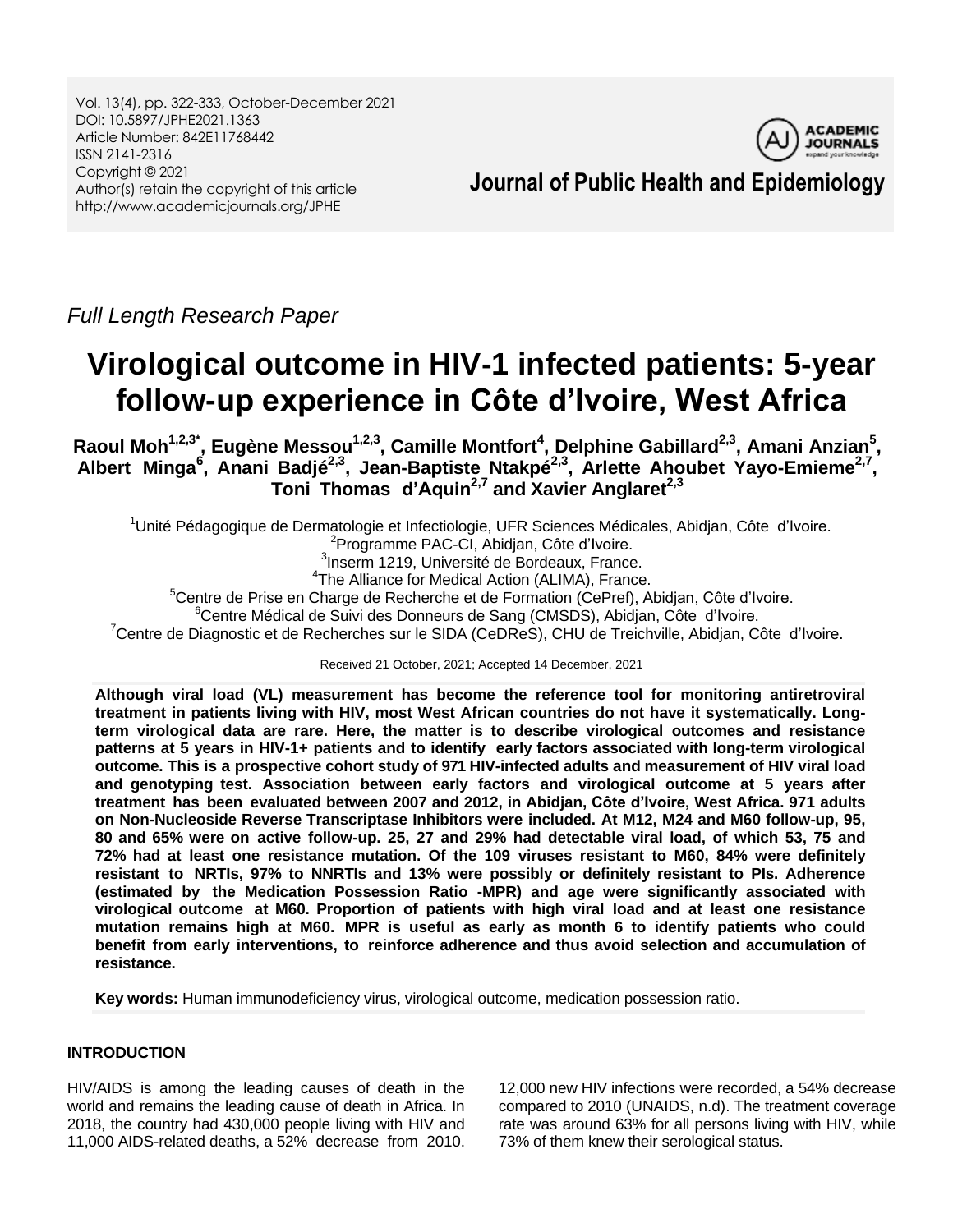According report presented in 2018, less than one million of people died from acquired immunodeficiency syndrome (AIDS)-related illnesses. This was largely due to sustained access to antiretroviral therapy, but global disparities remain very large. Despite being one of the most affected regions, West Africa antiretroviral (ARV) coverage rates remain among the lowest: 24%, compared to 42% in sub-Saharan Africa and 47% in Eastern and Southern Africa (MSF, 2016).

Since 2013, several studies have shown the benefits of early treatment (INSIGHT START Study Group et al., 2015; TEMPRANO ANRS 12136 Study Group, 2015), reduction in mortality, reduction in events classifying as AIDS and in transmission of the virus. WHO (2016) adopted the "test and treat" strategy and recommends that all HIV-infected people receive antiretroviral treatment as soon as possible after screening. This approach essentially recommends starting HIV-infected individuals on first-line ART regardless of the health system capacities to provide adequate treatment monitoring (WHO, 2010) and the number of people on ARVs will therefore continue to rise. The targets set for scaling up HIV treatment beyond 2015 (90% of people living with HIV know their HIV status, 90% of HIVinfected people tested receive sustained antiretroviral treatment and 90% of people receiving antiretroviral treatment have sustained viral load suppression) mean that 15.5 million more people will be on ARVs by 2020, that is, an additional 3.1 million per year, while ensuring that the millions of patients already on ARVs (WHO, 2017) are monitored.

This exponential increase in the number of people on antiretroviral therapy will inevitably lead to an increase in treatment failure with associated public health costs (Pham et al., 2017). Maintaining a situation of virological failure in a patient on ARVs exposes them to the risk of selection and accumulation of resistance mutations, as well as to immunological deterioration that can lead to disease progression and an increased risk of transmission of the virus (CNS, ANRS, 2016). According to World Health Organization HIV drug resistance could be responsible for 135,000 additional deaths and 105,000 new infections over the next five years in sub-Saharan Africa alone (WHO, 2017). Diagnosing treatment failures and preventing the build-up of resistance mutations with a timely switch to second- or third-line treatment is one of the remaining challenges (Eholie et al., 2019).

Boender et al. (2015) showed moderate virological success rates (85, 86, 84, 89, 89 and 85% on a perprotocol (PP) basis and 75, 67, 64, 68, and 62% on an intention-to- treat (ITT) basis after 6, 12, 24, 36, 48 and 60 months) with high levels of drug resistance in patients with virological failure (87% of patients had at least one resistance mutation at the time of their first virological failure). Other studies have shown similar (Boender et al., 2016; Taieb et al., 2017) or suboptimal (Ivers et al., 2005; Hammond and Harry, 2008; Barth et al., 2010) short-term virological outcomes but still with high levels of resistance in virological failure patients (Ivers et al., 2005; Hammond and Harry, 2008; Barth et al., 2010; Hamers et al., 2012; Taieb et al., 2017).

In settings where drug resistance profile is not performed prior to the initiation of ARVs and where viral load measurements and genotyping are not yet the standard of care and few patients switch to second-line ART and switching happens late in the absence of routine viral load monitoring (Haas et al., 2015; Namakoola et al., 2016), describing the rate and pattern of resistance over time can be an important aid to defining appropriate treatment strategies: choice of second- and third-line and measures to avoid selection and accumulation of resistance on one hand, and mutations and unnecessary regime changes on the other hand (Sigaloff and de Wit, 2015).

In 2006, a prospective cohort study of HIV-infected adults who started antiretroviral therapy in three health centres equiped with computerised prescription databases was launched in Abidjan, the economic capital of Côte d'Ivoire, West Africa. According to previous results of this study, 20, 25 and 27% of patients had a detectable viral load (detection threshold of 300 copies/ml) at 6, 12 and 24 months, of which 35, 54 and 75% had at least one resistance mutation, respectively (Messou et al., 2011, 2013).

Long-term virological data are scarce. The aim of the current study design was to describe the prevalence of virological suppression and the prevalence and pattern of resistance mutations and drug susceptibilities after 12 and 60 months of treatment in Côte d"Ivoire, West Africa.

## **METHODOLOGY**

## **Study design**

It is a prospective cohort study of long-term virological outcomes. HIV positive adults who started antiretroviral treatment between February 2006 and 2012 at one of three outpatient clinics in Abidjan and returned for their six-month visit were eligible for this study. HIV-2 positive patients were not eligible. The three clinics were the "Centre de Prise en Charge de Recherche et de Formation Yopougon-Attié (CePReF) (18), the service de prise en charge des personnes vivant avec le VIH de l'hôpital général de Yopougon

\*Corresponding author. E-mail: raoul.moh@pac-ci.org Tél : +225 27 21 75 59 60.

Author(s) agree that this article remain permanently open access under the terms of the [Creative Commons Attribution](http://creativecommons.org/licenses/by/4.0/deed.en_US)  [License 4.0 International License](http://creativecommons.org/licenses/by/4.0/deed.en_US)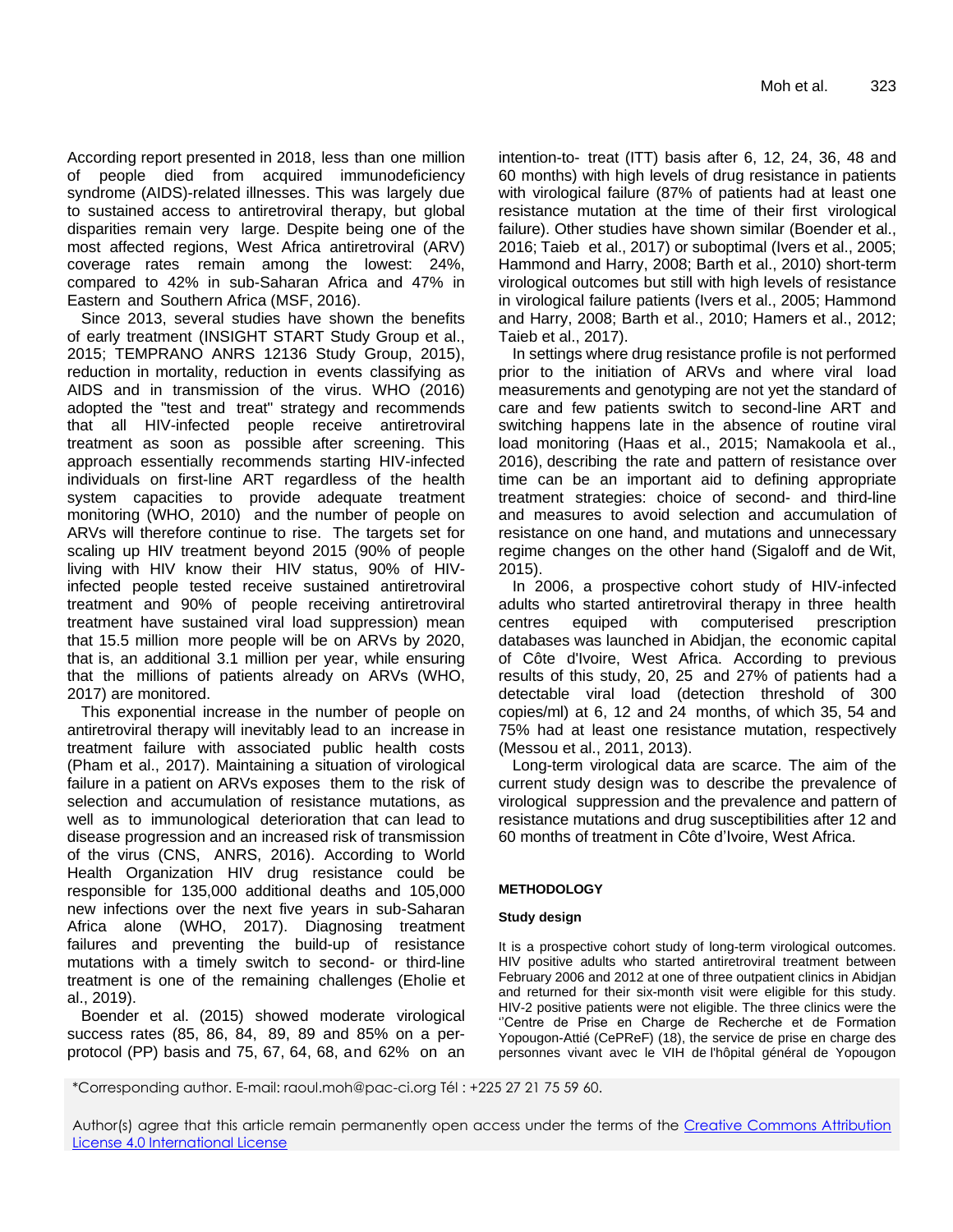Attié, and the Centre Médical de Suivi des Donneurs de Sang à Treichville (CMSDS).

All patients received the same standard care and treatment as other patients in their respective clinics (Messou et al., 2011, 2013). In addition, they received free plasma viral load testing every six months and genotyping at 6, 12, 24 and 60 months.

Viral load measurements were carried out using real time polymerase chain reaction (RT-PCR) every six months, whenever possible. Otherwise, they were carried out on the basis of samples taken and frozen at a later date. Genotyping for resistance was performed at M6, M12, M24 and M60.

#### **Study population**

These are the patients included in the study who initiated treatment with non-nucleoside reverse transcriptase inhibitor (NNRTIs) as first-line therapy. The inclusion criteria were as follows: HIV-1 positive or HIV-1+2 positive serology; age > 18 years; antiretroviral treatment naïve patient; ARV treatment started in the center and ongoing for 6 months; for women: no history of antiretroviral prophylaxis at PMTCT. Exclusion criteria: HIV-2 positive serology alone; refusal to participate.

Patients gave written informed consent to participate in the cohort and the study was approved by the Côte d'Ivoire ethics committee.

Changes in viral load and resistance testing between the 6 month (M6) and 12-month (M12) visit and between 12-month (M12) and 24-month (M24) visit for all patients enrolled in this study have been previously documented (Messou et al., 2013, 2010). Factors associated with virological outcomes at M6 and M12 have also been described and the drug possession ratio was strongly associated with virological outcomes at both visits (Messou et al., 2013). The objective of this study is to report on the evolution of viral load and resistance testing between months 12 (M12) and 60 (M60) for all patients who started antiretroviral therapy with an NNRTIbased regimen as first-line treatment.

#### **Care and treatment**

All patients followed in the three study clinics started ARV therapy according to the WHO (2003-2006) criteria: WHO clinical stage 4, regardless of CD4 count, CD4 count ≤200 mm<sup>-3</sup> regardless of WHO stage, or WHO stage 3 and CD4 count 200-350 mm<sup>-3</sup>. As of July 2010, the 2010 WHO criteria have been applied (WHO, 2010).

Blood investigations (blood counts, blood sugar, serum creatinine and transaminases) were performed before starting with antiretroviral therapy. CD4 count and complete blood count were measured every six months.

When patients were infected with HIV-1, the first line consisted of two nucleoside reverse transcriptase inhibitors (NRTIs); zidovudine or stavudine plus lamivudine) and one non-nucleoside reverse transcriptase inhibitor (NNRTI; efavirenz or nevirapine). When patients were infected with HIV-2 or HIV-1 and HIV-2, first-line antiretroviral therapy consisted of two NRTIs and a protease<br>inhibitor (PI; lopinavir/ritonavir). Only patients who started lopinavir/ritonavir). Only patients who started antiretroviral therapy with an NNRTI-based regimen are included in this study.

Patients paid a flat fee of US\$2 per month for antiretroviral drugs and laboratory tests until August 2008, when the national HIV programme made them available free of charge. All patients with a CD4 count ≤500mm-3 also received cotrimoxazole prophylaxis. Isoniazid (INH) prophylaxis was not recommended as it is not part of the national treatment guidelines. Support groups were organized to encourage patients to follow the therapy, and a

community team made telephone calls or home visits when patients did not attend the clinic or take antiretroviral

### **Control and monitoring procedures**

All three studied centres used the same standardised forms to record the following variables at routine visits: (i) initial visit: date, sex, date of birth (or age), height, weight, type of HIV (HIV-1, HIV-2, or both); (ii) follow-up visit: date, weight; (iii) ARV initiation visit date: WHO clinical stage, weight; (iv) prescription of drugs (antiretrovirals or others), name and amount of drugs dispensed; (v) CD4 count and complete blood count measurement, CD4 count, CD4 percentage, haemoglobin level and count, name and quantity of drugs dispensed; (v) CD4 count and complete blood count measurement, CD4 count, CD4 percentage, haemoglobin level and platelet, granulocyte and leucocyte counts; (vi) telephone call and home visit dates; patients were contacted and marital status at that time; (vii) patients known to have died, date of death.

#### **Additional procedures**

The care provided to patients who agreed to participate in the study differed from that provided to other patients in the same clinic and from the guidelines of the National AIDS Control Programme of Côte d'Ivoire in three ways: (i) plasma HIV-1 RNA viral load measurements were performed every six months (ANRS generic real-time PCR; Biocentric, Bandol, France; detection limit, 300 copies/ml) (Rouet et al., 2005); (ii) for all samples with a detectable viral load (VL ≥ 300 copies/ml), genotypic testing was performed using the ANRS technique (Pasquier et al., 2001) (www.frenchresistance.org). After extraction of plasma RNA, amplification of the reverse transcriptase and protease genes and sequencing were performed. After sequence alignment, interpretation of resistance mutations was done using the latest update of the ANRS algorithm [\(http://www.hivfrenchresistance.org/2017/Algo2017-HIV1.pdf\);](http://www.hivfrenchresistance.org/2017/Algo2017-HIV1.pdf)%3B) (iii) a research coordinator who is dedicated to the monitoring and data management of the cohort and assists in following up patients by telephone and/or home visit. Genotype testing was performed in the virology laboratory of the Necker Hospital in Paris, France. This laboratory undergoes an annual external quality assurance assessment (Descamps et al., 2006).

#### **Data description**

Patients were defined as lost to follow-up if: (i) their last contact with the study team was less than month 60; (ii) their death or transfer to another site was not known before month 60; or (iii) no further information on their health status could be obtained within 12 months of the end of the study (that is, between months 60 and 72).

Virological treatment outcome at 5 years (M60) is defined as a categorical variable with three categories: (i) undetectable viral load (UVL); (ii) detectable viral load and no resistance mutations (DVL NoR); (iii) detectable viral load and resistance mutations (DVLR).

#### **Data analysis**

The association between early factors (M0-M6) and virological outcome at M60 defined as a three-category categorical variable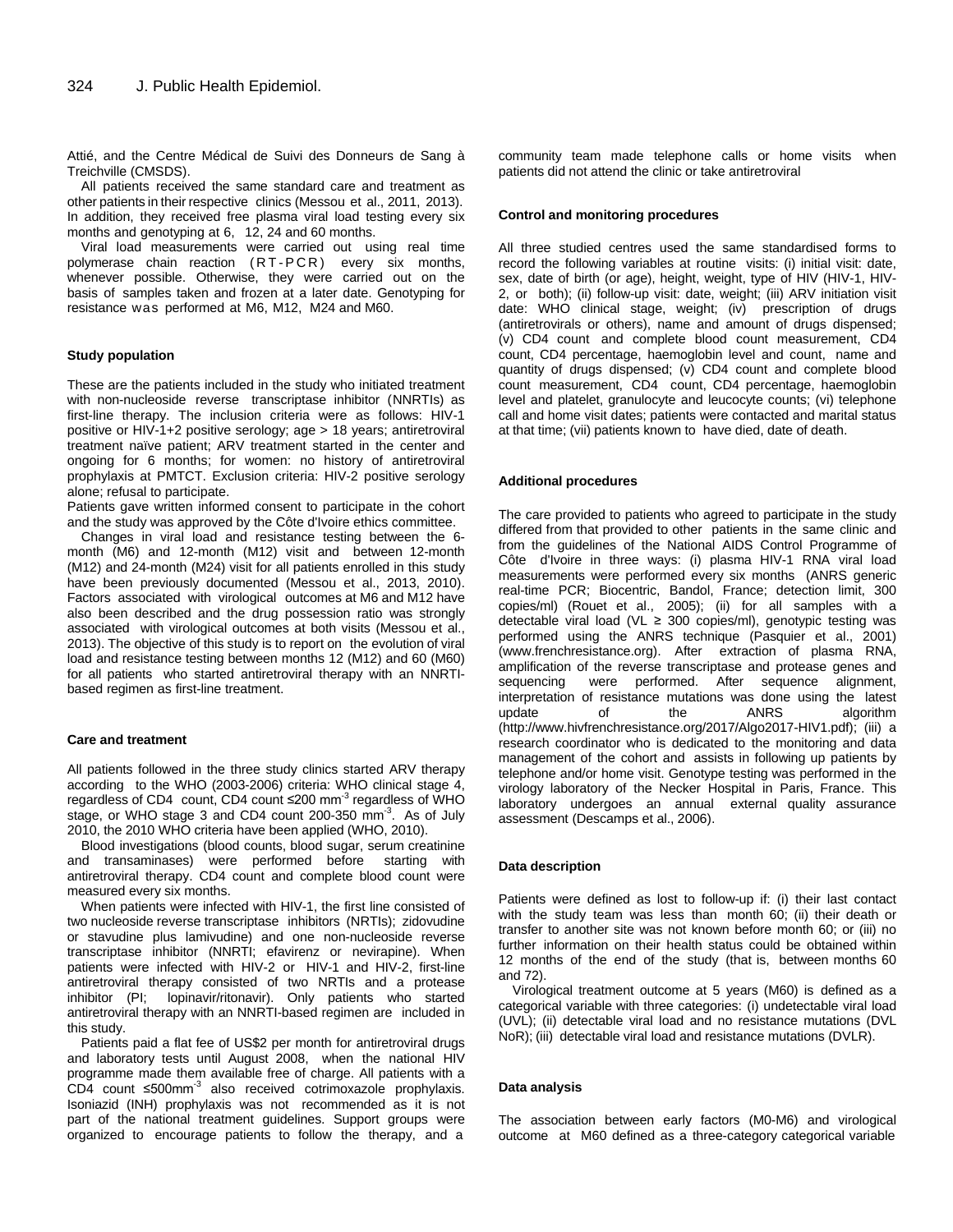was assessed using multinomial regression. The main explanatory variables were: variables at initiation (M0): centre, sex, age, WHO stage, CD4 count, body mass index (BMI), haemoglobin level, history of tuberculosis, ARV regimen at initiation; variables during the first 6 months of treatment (M0-M6): delta CD4 M0-M6, delta BMI M0-M6, MPR M0-M6.

Statistical analyses were performed using Stata® software and SAS® software.

# **RESULTS**

## **Main characteristics of NNRTI patients**

One thousand and five hundred seventy three adults started antiretroviral therapy at the three studied centres between February 2006 and May 2007. At M6, 1206 patients were still alive and being managed, of whom 996 gave their consent to participate. The median age was 36 years (interquartile range [IQR], 30-43) and 731 patients (75%) were female. The distribution of patients between the three study centres was as follows: 96 patients at the CMSDS (10%), 626 patients at CePReF (64%) and 249 patients at the Yopougon Attié General Hospital (26%). At treatment initiation, 971 were on first-line NNRTIs and were included in this study. At M60, 635 (65%) were still alive and under active follow-up, 88 had died, 147 were lost to follow-up and 101 had been transferred (Figure 1).

The main characteristics of the 971 NNRTI patients are shown in Table 1. The main ARV regimens at initiation were d4t+3TC+NVP (60%), AZT+3TC+EFV (26%) and d4T+3TC+EFV (10%). At M60, 571 patients (90%) were still on a first-line regimen and 64 patients (10%) were on a second-line regimen. While d4T was the main regimen at M0, the main first-line regimens at M60 were AZT+3TC+NVP (47%) and AZT+3TC+EFV (31%), reflecting the phasing out of d4T. The main secondline regimens at M60 were TDF+FTC+LPV/r (4%) and AZT+3TC+LPV/r (3%). The median CD4 count was 148 cells/mm $^3$  (IQR, 69-228) at baseline, 271 cells/mm $^3$  (IQR, 170-399) at M6 and 502 cells/mm<sup>3</sup> (IQR, 329-694) at M60.

## **Virological status of patients during follow-up (M12, M24, M60)**

Viral load results were available for 901 patients at M12, 760 patients at M24 and 631 patients at M60. 25, 27 and 29% of patients had detectable viral loads at M12, M24 and M60, respectively.

Genotypic resistance testing could be performed in 202 (90%) patients at M12, 189 (94%) patients at M24 and 152 (83%) patients at M60. 53, 75 and 72% had at least one resistance mutation at M12, M24 and M60, respectively (Table 2).

## **Description of virus loads and resistance profile at M60**

At M60, 631 patients had a viral load measurement (2 patients were in follow-up but not sampled and 2 patients were sampled but their results were not available). Of these, 184 (29%) had a detectable viral load (VL ≥300 copies/ml) and 447 (71%) had an undetectable viral load (VL <300 copies/ml) (Table 2).

Out the 184 patients with detectable viral load, 22 (12%) had a viral load between 300 and 1000 copies/ml and 162 (88%) had a viral load greater than 1000 copies/ml.

At M60, 109 patients had virus carrying at least one resistance mutation. These patients represent 59% of the patients with a detectable viral load at M60 and 72% of the patients with genotyping results available (Table 2).

Out of the 109 patients with a detectable viral load and at least one resistance mutation, 8 (7%) had a viral load between 300 and 1,000 copies/ml, 20 (18%) had a viral load between 1,000 and 5,000 copies/ml, 9 (8%) had a viral load between 5,000 and 10,000 copies/ml, and 72 (66%) had a viral load above 10,000 copies/ml. The class distribution of viral load at M60 did not differ significantly between patients with and without M60 resistance (p=0.33) (Table 3).

Out of the 109 patients with a detectable viral load and at least one resistance mutation at M60, 64 (59%), it is noticed that those patients had a detectable viral load at M24, of which 52 (48%) already had at least one resistance mutation. 17 (15%) patients carried at least one resistance mutation from M12 to M60. Out of the 45 patients who had no detectable or available viral load at M24 with a resistance at M60, 4 (3%), were no more seen, or were transferred at M24, 2 (2%) had no viral load measurement and 39 (36%) patients had undetectable viral load (Table 4).

Out of the 109 virus resistants at M60, 92 (84%) had a proven resistance to NRTI, 106 (97%) had a proven resistance to NNRTI, and 14 (13%) had an established or possible resistance to PI. 17 patients (15%) were resistant to a certain type; namely: (the NRTI alone, n=T (1%); NNRTI alone, n=15 (14%); PI alone, n=l (1%)), 81 (74%) were resistant to two types: (NRTI+NNRTI, n=79 (72%); NRTI+PI, n=l (1%); NNRTI+PI, n=l (1%)) and 11 (10%) were resistants to three types (NRTI+NNRTI+PI, n = 1 1 (10%)) (Appendix 1).

Concerning resistance to NNRTIs, 106 (97%) patients carrying a resistant virus to nevirapine, 102 (94%) to efavirenz, 48 (44%) to rilpivirine and, 44 (40%) to etravirine, with a proven (resistance, n=32 (29%); resistance, n=12 (11%)) (Annexe 1).

Concerning resistance to NRTI, 92 (84%) patients carriers of a resistance to lamivudine/emtricitabine, 27 (25%) stavudine, 25 (23%) zidovudine, 9 (8%) patients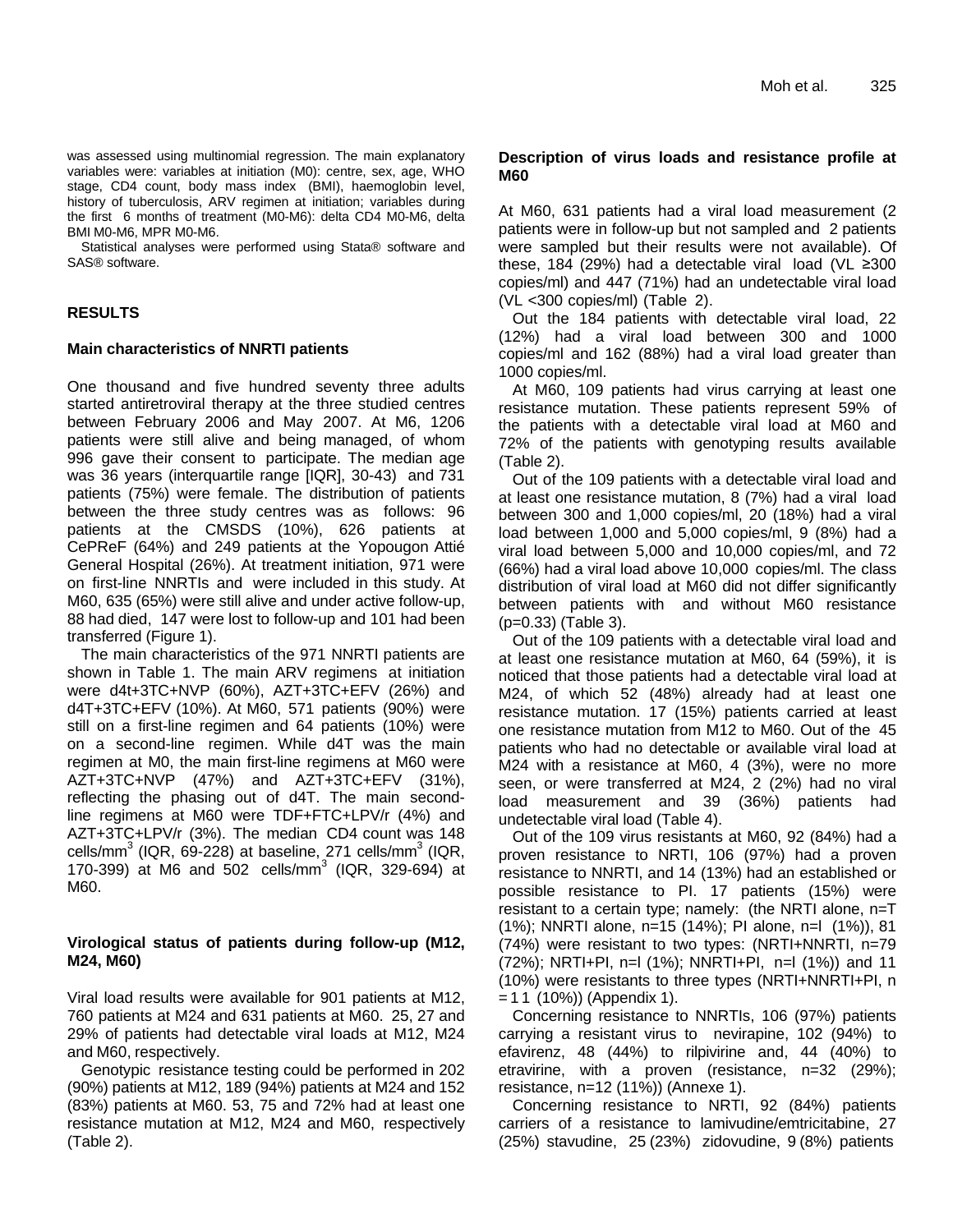

**Figure 1.** Flow chart diagram. **Figure 1.** Flow chart diagram.

being treated with tenofovir (with a resistance which is sure at n=7 (6%); possible resistance n=2 (2%)), 92 (85%)

patients treated with abacavir (with a resistance at n=16 (15%); a possible resistance at n=76 (70%)), 3 (3%)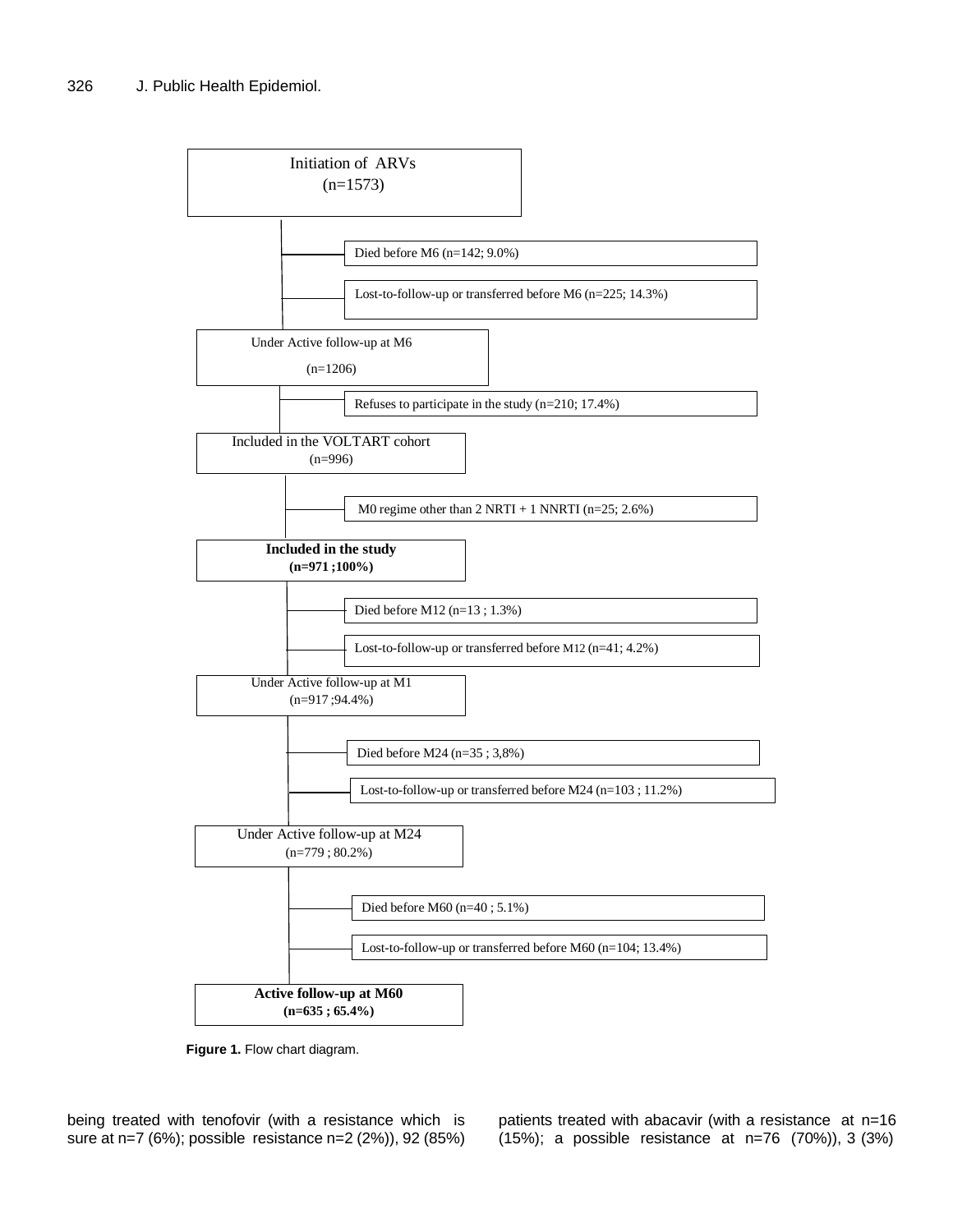|                                           |                          | <b>Initiation of ARVs</b> |                          | Month 6 (M6)   | <b>Month 60 (M60)</b><br>$n = 635$ |                |  |
|-------------------------------------------|--------------------------|---------------------------|--------------------------|----------------|------------------------------------|----------------|--|
| Regime, n (%)                             |                          | $n = 971$                 |                          | $n = 971$      |                                    |                |  |
| <b>First line regime</b>                  |                          |                           |                          |                |                                    |                |  |
| d4T 3TC NVP                               | 582                      | 60                        | 497                      | 51             | 10                                 | $\overline{c}$ |  |
| d4T 3TC EFV                               | 95                       | 10                        | 149                      | 15             | 5                                  | 1              |  |
| AZT 3TC EFV                               | 254                      | 26                        | 255                      | 26             | 194                                | 31             |  |
| AZT 3TC NVP                               | 19                       | $\overline{c}$            | 32                       | $\mathbf{3}$   | 301                                | 47             |  |
| <b>Others</b>                             | 21                       | $\overline{2}$            | 21                       | $\overline{2}$ | 61                                 | 10             |  |
| Second line regimen                       |                          |                           |                          |                |                                    |                |  |
| d4T 3TC IDV                               |                          |                           | 5                        | 1              |                                    |                |  |
| AZT 3TC LPV/r                             |                          |                           | 4                        | 0              | 20                                 | 3              |  |
| ABC DDI LPV/r                             |                          |                           |                          |                | 10                                 | $\overline{2}$ |  |
| TDF FTC LPV/r                             |                          |                           |                          |                | 24                                 | 4              |  |
| Others                                    |                          |                           | 8                        | 1              | 10                                 | $\overline{2}$ |  |
| Change of regimen, n (%)                  |                          |                           |                          |                |                                    |                |  |
| $2$ NRTI + 1 PI                           |                          |                           | 17                       | $\overline{2}$ | 64                                 | 10             |  |
| Number of CD4*, cells/mnf                 | 148                      | 69-228                    | 271                      | 170-399        | 502                                | 329-694        |  |
| Delta CD4 since MO*                       | $\overline{\phantom{a}}$ |                           | 126                      | 61-203         | 362                                | 196-527        |  |
| Delta CD4 since M6*                       |                          |                           | $\overline{\phantom{a}}$ |                | 211                                | 59-373         |  |
| Body Mass Index (BMI)*, kg/m <sup>2</sup> | 19.8                     | 17.8-22.1                 | 22.0                     | 19.8-24.2      | 22.5                               | 19.9-25.2      |  |
| Delta BMI since MO*                       |                          |                           | 1.9                      | $0.5 - 3.6$    | 2.2                                | $0.4 - 4.4$    |  |
| Delta BMI since M6*                       |                          |                           |                          |                | 0.3                                | $-1.1 - 2.0$   |  |
| HIV-1 ARN, n (%)                          |                          |                           |                          |                |                                    |                |  |
| Not available                             |                          |                           |                          |                | $\overline{4}$                     | 1              |  |
| Available                                 |                          |                           |                          |                | 631                                | 99             |  |
| < 300 copies/ml                           |                          |                           |                          |                | 447                                | 71             |  |

**Table 1.** Main characteristics on ARV initiation, on the 6th month and the 60th month.

\*\*Median (interquartile range) [IQR]). Other missing data: At MO (Amongst 971 patients included) : weight, n=3 (0.3%). At M6 (Amongst 971 patients included) : CD4, n=5 (0.5%). At M60 (Amongst 635 patients alive, who did not lost-to-follow up, nor transferred before M60): CD4, n=20 (3.1%); weight, n=57 (9.0%).

patients being treated with didanosine (Appendix 1).

Concerning the resistance to PI, 14 (13%) patients carriers of a resistance to saquinavir (resistance which is confirmed, at n=2 (2%); possible resistance, n=12 (11%)) and 3 (3%) had a possible resistance to atazanavir (Appendix 1).

The most frequent mutation associated with resistance to NNRTIs was 103N. The most frequent mutation associated with resistance to NRTIs was 184V and 215 Y/F (Appendix 2).

# **Analysis of early factors associated with virological outcome at M60**

This ancillary study aims to describe early factors associated with virological outcome at M60. The study population corresponds to patients still in active follow-up at M60, with viral load results (631 patients). Patients who died, were lost to follow-up or transferred before M60 were excluded from the analysis (340 patients).

This ancillary study aims to analyse early factors associated with virological outcome at M60. The study population consisted of patients still under active follow-up at M60 with viral load results (631 patients). Patients who died, were lost to follow-up or transferred before M60 were excluded from the analysis (340 patients).

Comparison of their initial characteristics with patients not included in the analysis (deceased, transferred, lost to follow-up) shows that there is no statistically significant difference between the two groups, except for the centre, which can be explained by the different patient profiles in each centre. The patients at the CMSDS are blood donors, more aware of the care system and this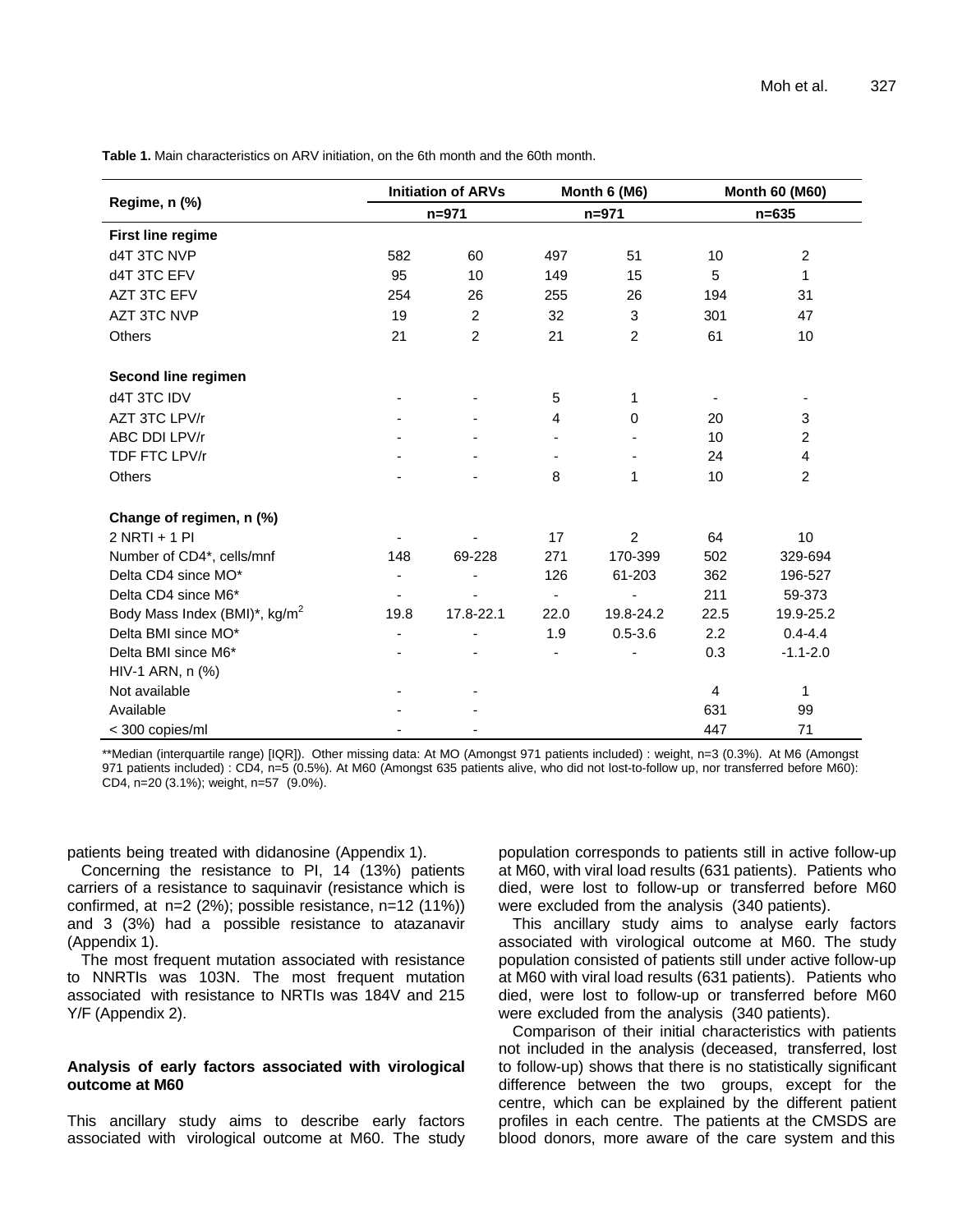|                                         | M <sub>12</sub> |                         |     | M24 | <b>M60</b> |      |
|-----------------------------------------|-----------------|-------------------------|-----|-----|------------|------|
| <b>Parameter</b>                        | N               | %                       | N   | %   | N          | $\%$ |
| <b>Died</b>                             | 13              | $\overline{\mathbf{A}}$ | 48  | 5   | 88         | 9    |
| Lost-to-follow-up or transferred active | 41              | 4                       | 144 | 15  | 248        | 26   |
| follow-up                               | 917             | 95                      | 779 | 80  | 635        | 65   |
| Viral loads                             |                 |                         |     |     |            |      |
| <b>NA</b>                               | 16              |                         | 19  |     | 4          |      |
| VL <300 copies/ml                       | 677             | 75                      | 558 | 73  | 447        | 71   |
| VL >300 copies/ml                       | 224             | 25                      | 202 | 27  | 184        | 29   |
| <b>Genotypic tests</b>                  |                 |                         |     |     |            |      |
| <b>NA</b>                               | 22              |                         | 13  |     | 32         |      |
| No resistance                           | 95              | 47                      | 48  | 25  | 43         | 28   |
| Resistance*                             | 107             | 53                      | 141 | 75  | 109        | 72   |

**Table 2.** Virological status of patients during follow-up (M12, M24, M60).

N: Number of patients; NA: not available (patients deceased, lost to follow-up or transferred or in follow-up but with the test not performed). \*Resistance mutations are provided in detail in annexes 1 and 2 g.

|                          | Detectable viral loads at M60 |               |                   |     |  |  |  |  |
|--------------------------|-------------------------------|---------------|-------------------|-----|--|--|--|--|
| <b>VLM60 (copies/ml)</b> |                               | No resistance | <b>Resistance</b> |     |  |  |  |  |
|                          | n                             | %             | n                 | %   |  |  |  |  |
| $[300-1000]$             |                               | 16            | 8                 | 8   |  |  |  |  |
| $[1000 - 5000]$          | 9                             | 21            | 20                | 18  |  |  |  |  |
| [5000-10000]             | 2                             | 5             | 9                 | 8   |  |  |  |  |
| >10000                   | 25                            | 58            | 72                | 66  |  |  |  |  |
| Total                    | 43                            | 100           | 109               | 100 |  |  |  |  |

**Table 3.** Distribution of viral load at M60 in categories amongst patients with at least one resistance mutation

The Fisher Exact Test: p=0.33.

centre follows, for example, seroconverters with low immunosuppression.

In terms of risk factors, adherence (p=0.001) and age group (p=0.003) were significantly associated with virological outcome at M60. Patients with an MPR of less than 80% between initiation and month 6 were 3.12 times more likely to have a detectable viral load with resistance mutations than an undetectable viral load at M60, compared with patients with a MPR of 95% or greater (p<0.0001). Similarly, patients under 37 years of age were 2.23 times more likely to have a detectable viral load without resistance mutations than an undetectable viral load at M60 and 1.54 times more likely to have a detectable viral load with resistance mutations than an undetectable viral load at M60, compared to patients over 37 years of age. CD4 count at initiation was not significantly associated with virological outcome at M60 (Table 5).

# **DISCUSSION**

This study is a prospective cohort in three major HIV care programs in Abidjan, Côte d'Ivoire. These almost 10-year-old results are still relevant in a "test and treat" context in which asymptomatic patients have been starting ARV treatment immediately since 2015, with a major compliance issue for patients who do not feel "sick". The lessons to be learned are also important in terms of the management of virological failure and resistance mutations by practitioners, in the era of "dolutegravir switch" (an integrase inhibitor and powerful antiretroviral, very effective); many countries in sub-Saharan Africa are gradually substituting NNRTIs to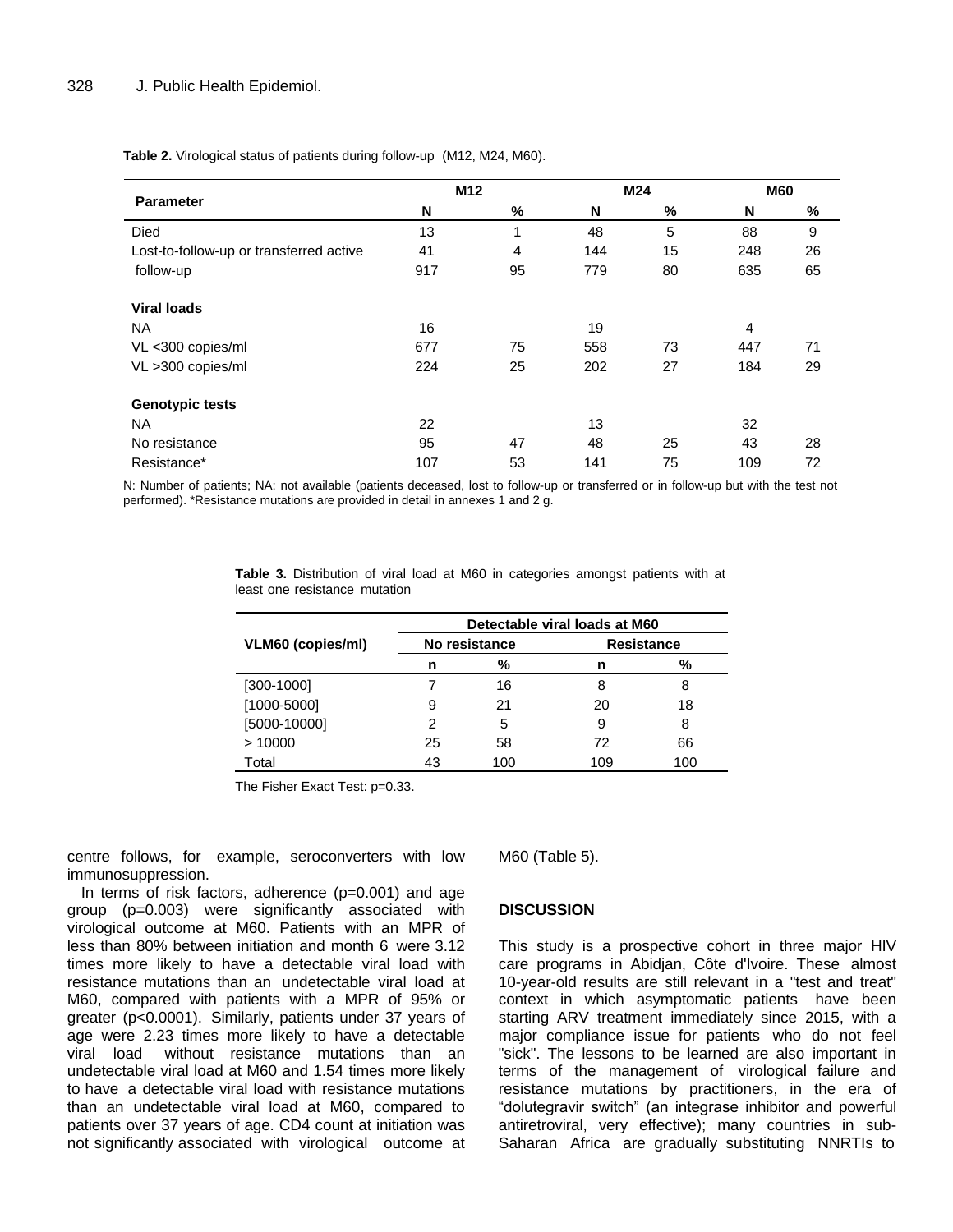|                          |                 |     |           |                   |              |                   | M24 |           |          |               |    |                   |
|--------------------------|-----------------|-----|-----------|-------------------|--------------|-------------------|-----|-----------|----------|---------------|----|-------------------|
|                          | M <sub>12</sub> |     |           | <b>Viral load</b> |              |                   |     |           | Genotype |               |    |                   |
| <b>Parameter</b>         |                 |     | <b>NA</b> |                   | Indetectable | <b>Detectable</b> |     | <b>NA</b> |          | No resistance |    | <b>Resistance</b> |
|                          | N               | %   | N         | N                 | %            | N                 | %   | N         | N        | %             | N  | %                 |
| Viral Load               | 109             | 100 | 6         | 39                | 36           | 64                | 59  | 3         | 9        | 8             | 52 | 48                |
| NA                       | 2               | 2   | 0         | 0                 | 0            | $\overline{2}$    | 2   | 0         | 0        | 0             | 2  | 2                 |
| Indetectable VL Genotype | 75              | 69  | 5         | 33                | 30           | 37                | 31  | 3         | ⇁        | 6             | 27 | 25                |
| Detectable VL Genotype   | 32              | 29  | 2         | 0                 | 0            | 25                | 23  | 0         | 2        | 2             | 23 | 21                |
| <b>NA</b>                | $\overline{c}$  | 2   | 0         | 0                 | 0            | $\overline{2}$    | 2   | 0         | 0        | 0             | 2  | $\overline{2}$    |
| No Resistance            | 10              | 9   | 1         | 3                 | 3            | 6                 | 6   | 0         | 2        | 2             | 4  | 4                 |
| Resistance *             | 20              | 18  | 0         | 3                 | 3            | 17                | 15  | 0         | 0        | 0             | 17 | 15                |

**Table 4.** Virological status at M12 and M24 of 109 patients with at least one resistance mutation at M60.

adopt the WHO-recommended second-generation integrase-strand transfer inhibitor (WHO, 2019). In order to maintain the long-term efficacy of these new therapies, all factors involved in the management and follow-up of a patient (along the continuum of care), both individual, structural and programmatic, must be effectively monitored (Villabona-Arenas et al., 2016)

The establishment of a data analysis and monitoring system for sites where this new therapeutic guideline is being implemented or will soon be implemented would be useful for HIV programs in sub-Saharan Africa; this data would undoubtedly help them to capitalize as soon as possible on the actions to be taken in order to preserve the gains and benefits of these powerful treatments. It is clearly established that when ARVs are not effective (due to *de facto* monotherapy, poor adherence to treatment or monitoring of therapeutic response), the waiting time until the appearance of virological failure or resistance mutation should be shorter and vice versa (Feder et al., 2016)*.*

To our knowledge, this is one of the largest cohort studies of long-term virological outcomes in sub-Saharan Africa with such detailed data on resistance mutations. Data on this type of intervention, as in Senegal, are invaluable to ensure a « smooth » transition to dolutegravir or EFV 400 mg as recommended (Diouara Diop-Ndiaye et al., 2014; Diouara Ndiaye et al., 2014a, b). However, these results must be interpreted taking into account limitations of the study.

First of all, there was no genotypic resistance test carried out before the initiation of antiretroviral treatment, which makes it impossible to know the proportion of primary resistance. However, it has been estimated to be less than 5% in Côte d'Ivoire (Toni et al., 2007; Ayouba et al., 2009). Secondly, some data are missing. 17% of patients refused to participate in this study. The current study found 2, 2 and 1% of patients being followed up at M12, M24 and M60 did not have viral load measurements; 10, 6 and 17% of patients with

detectable viral load at M12, M24 and M60 did not have resistance genotyping test results. Thirdly, the detection threshold was 300 copies/ml, which may have led to an underestimation of the proportion of patients with detectable viral load. On the other hand, amplification difficulties are to be expected in the case of a viral load of less than 1,000 copies/ml, so that the detection threshold for HIV must have had an impact on the proportion of patients with resistant virus. Finally, almost one third of the patients who started ARV treatment at the three sites w h o died, were transferred or were lost to followup before the 6th month. Their outcomes were probably worse than those of the patients included in the study 25% and 29% of patients who started antiretroviral therapy and were still on active follow-up at M60 had a detectable viral load  $(≥ 300$  copies/ml) at M12 and M60. Of these, 85 and 88% had a viral load  $\geq$  1000 copies/ml. These figures are more than 2 times higher than what is expected to achieve the 90-90-90 targets.

Out of the patients who had an undetectable viral load at M12, 26% had a detectable viral load at M60, two out of three of whom harboured resistant viruses. These results underline that viral load suppression is a dynamic process and that adherence must be constantly monitored. While viral load measurement has become the reference tool for ARV monitoring, access is still limited in most West African countries (MSF, 2016) and more needs to be done.

The percentage of patients infected with resistant HIV-1 strains, representing 54 and 72% of patients with detectable viral load and genotype test results available at 12 and 60 months. Previous studies in sub-Saharan Africa have shown similar or higher rates of resistance mutations in virological failure (Boullé et al., 2016; Konou et al., 2015; Loubet et al., 2015; Namakoola et al., 2016; Steegen et al., 2017; Villabona-Arenas et al., 2016). This finding has several implications. First, 46 and 28% of patients with virological failure had virus that was still susceptible to ongoing treatment at M12 and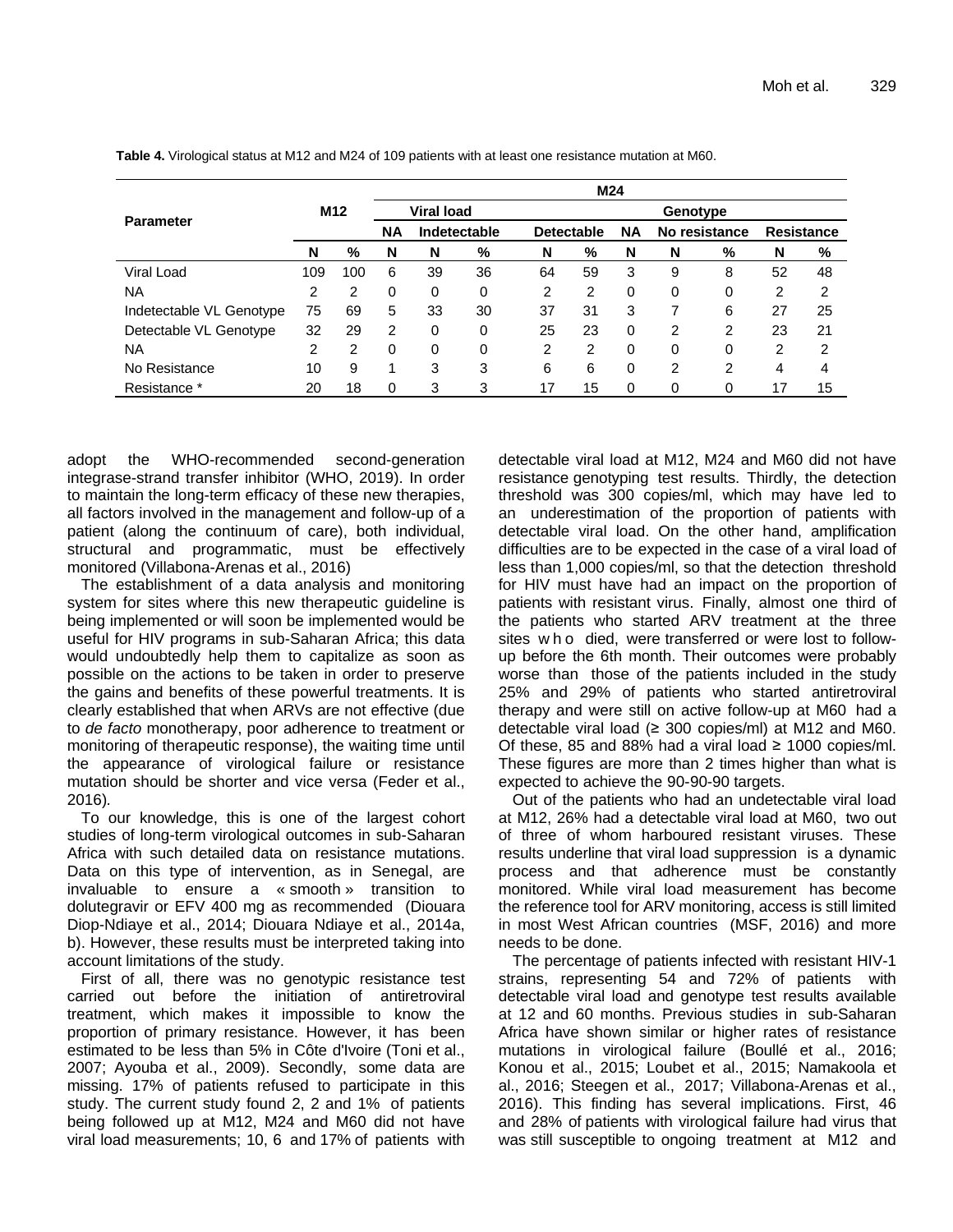**Table 5.** Early factors associated with virological outcome at M60

|                                                                            | Virological outcome vs. undetected |           | <b>Univariate Analysis</b> |       | <b>Multivariate Analysis</b> |                  |       |  |
|----------------------------------------------------------------------------|------------------------------------|-----------|----------------------------|-------|------------------------------|------------------|-------|--|
| <b>Parameter</b>                                                           | VL.                                | <b>RR</b> | CI 95%                     | p     | RR                           | CI95%            | p     |  |
| Centre vs. TS <sup>¥</sup>                                                 |                                    |           |                            | 0.12  |                              |                  |       |  |
|                                                                            | Detectable VL and no resistance    | 1.99      | $(0.69 - 5.75)$            | 0.2   |                              |                  |       |  |
| CP <sup>4</sup>                                                            | Detectable VL and resistance       | 1.71      | $(0.74 - 3.91)$            | 0.21  |                              |                  |       |  |
|                                                                            | Detectable VL and no resistance    | 3.16      | $(1.03 - 9.75)$            | 0.05  |                              |                  |       |  |
| YA¥                                                                        | Detectable VL and resistance       | 2.32      | $(0.94 - 5.73)$            | 0.07  |                              |                  |       |  |
|                                                                            | Detectable VL and no resistance    | 1,1       | $(0.62 - 1.94)$            | 0.75  |                              |                  |       |  |
| Gender, Female vs. Male                                                    | Detectable VL and resistance       | 1.45      | $(0.86 - 2.44)$            | 0.16  |                              |                  |       |  |
|                                                                            |                                    |           |                            | 0.002 |                              |                  | 0.003 |  |
|                                                                            | Detectable VL and no resistance    | 2.25      | $(1.34 - 3.79)$            | 0.002 | 2.23                         | $(1.32 - 3.76)$  | 0.003 |  |
| Age, <37 ans vs. >37 ans                                                   | Detectable VL and resistance       | 1.63      | $(1.06 - 2.49)$            | 0.03  | 1.54                         | $(1.00 - 2.38)$  | 0.05  |  |
|                                                                            |                                    |           |                            | 0.55  |                              |                  |       |  |
|                                                                            | Detectable VL and no resistance    | 1.01      | $(0.56 - 1.81)$            | 0,99  |                              |                  |       |  |
| WHO Stage, 3 ou 4 vs. 1 ou 2                                               | Detectable VL and resistance       | 1.35      | $(0.78 - 2.33)$            | 0.28  |                              |                  |       |  |
|                                                                            |                                    |           |                            | 0.65  |                              |                  | 0.61  |  |
| Number of CD4 on initiation vs. <100 mm <sup>-3</sup>                      |                                    |           |                            |       |                              |                  |       |  |
| 100-200 mm <sup>-3</sup>                                                   | Detectable VL and no resistance    | 1.22      | $(0.65 - 2.29)$            | 0.53  | 1.21                         | $(0.64 - 2.27)$  | 0.56  |  |
|                                                                            | Detectable VL and resistance       | 1.07      | $(0.64 - 1.80)$            | 0.8   | 0.99                         | $(0.58 - 1.68)$  | 0.96  |  |
| $>200$ mm <sup>-3</sup>                                                    | Detectable VL and no resistance    | 1.57      | $(0.86 - 2.86)$            | 0,14  | 1.58                         | $(0, 86 - 2.89)$ | 0.14  |  |
|                                                                            | Detectable VL and resistance       | 1.22      | $(0.74 - 2.04)$            | 0,44  | 1.22                         | $(0,73-2.05)$    | 0.45  |  |
| BMI <sup><math>\Phi</math></sup> on initiation vs. <18.5 kg/m <sup>2</sup> |                                    |           |                            | 0.47  |                              |                  |       |  |
|                                                                            | Detectable VL and no resistance    | 0.69      | $(0.40 - 1.20)$            | 0.19  |                              |                  |       |  |
| 18.5-22.5 kg/m <sup>2</sup>                                                | Detectable VL and resistance       | 0.75      | $(0.46 - 1.21)$            | 0.23  |                              |                  |       |  |
|                                                                            | Detectable VL and no resistance    | 0.62      | $(0.32 - 1.22)$            | 0.17  |                              |                  |       |  |
| $>22.5$ kg/mm <sup>2</sup>                                                 | Detectable VL and resistance       | 0.77      | $(0.44 - 1.35)$            | 0.36  |                              |                  |       |  |
|                                                                            |                                    |           |                            | 0.3   |                              |                  |       |  |
| Hemoglobin at initiation, vs. absence or mild anemia                       |                                    |           |                            |       |                              |                  |       |  |
| Moderate anemia                                                            | Detectable VL and no resistance    | 0.7       | $(0.39 - 1.27)$            | 0.24  |                              |                  |       |  |
|                                                                            | Detectable VL and resistance       | 0.92      | $(0.55 - 1.54)$            | 0.75  |                              |                  |       |  |
| Severe anemia                                                              | Detectable VL and no resistance    | 1.34      | $(0.64 - 2.82)$            | 0.44  |                              |                  |       |  |
|                                                                            | Detectable VL and resistance       | 1.36      | $(0.69 - 2.68)$            | 0.38  |                              |                  |       |  |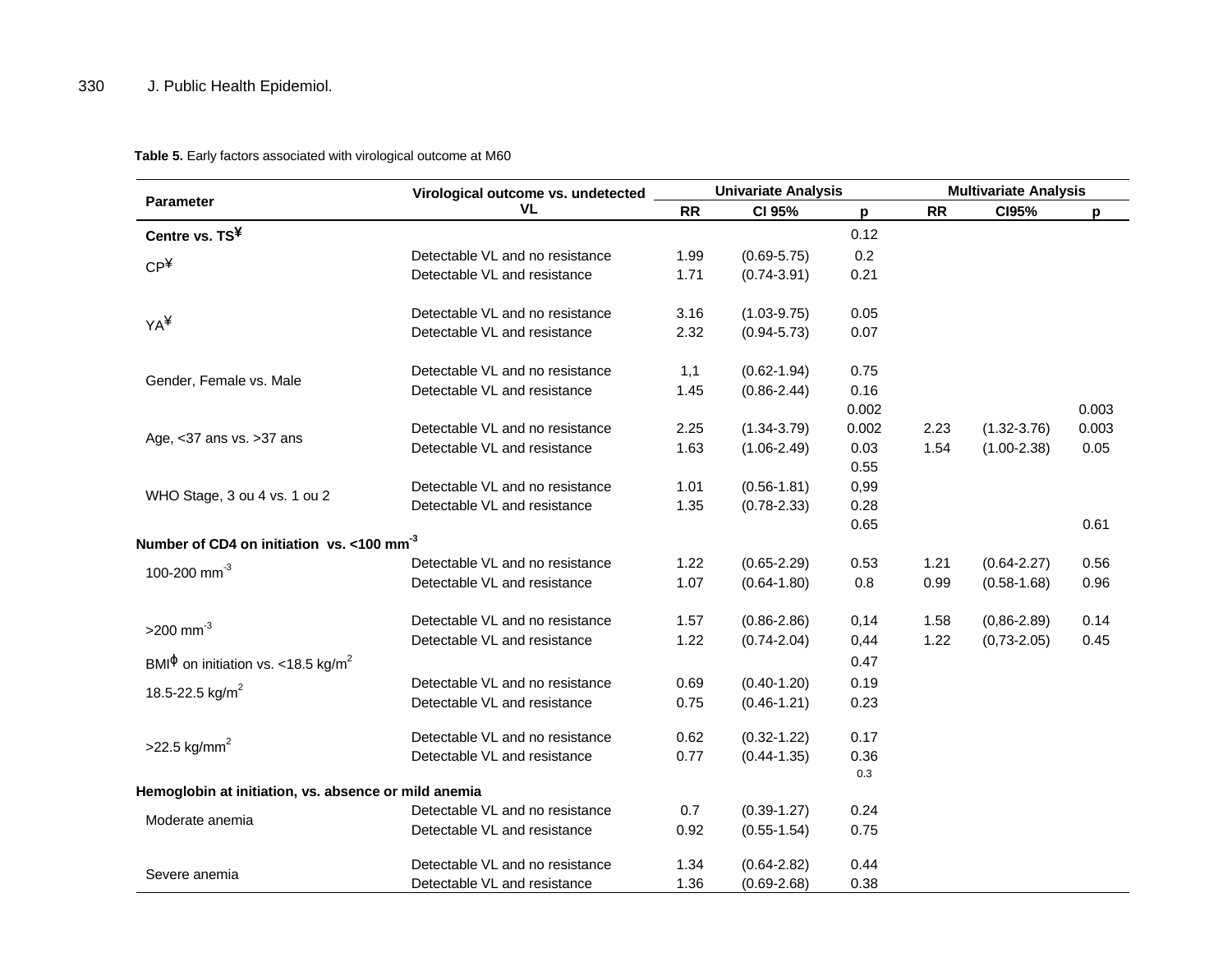**Table 5.** Contd.

|                                                | Detectable VL and no resistance | 0.82 | $(0.40 - 1.69)$ | 0.6  |
|------------------------------------------------|---------------------------------|------|-----------------|------|
| History of TB <sup>*</sup> , Yes vs No         | Detectable VL and resistance    | 1.06 | $(0.60 - 1.87)$ | 0.85 |
|                                                |                                 |      |                 | 0.12 |
| ARV Regime, vs. 2NRTI + NVP2 NRTI              | Detectable VL and no resistance | 1.2  | $(0.72 - 1.99)$ | 0.48 |
| + EFV                                          | Detectable VL and resistance    | 1.55 | $(1.02 - 2.38)$ | 0.04 |
|                                                |                                 |      |                 | 0.92 |
| Delta CD4 M0-M6, <100 mm <sup>-3</sup> vs >100 | Detectable VL and no resistance | 1.05 | $(0.63 - 1.75)$ | 0.84 |
| $mm^{-3}$                                      | Detectable VL and resistance    | 1.09 | $(0.70 - 1.69)$ | 0.69 |
|                                                |                                 |      |                 | 0.4  |
|                                                | Detectable VL and no resistance | 1.03 | $(0.63 - 1.68)$ | 0.91 |
| Delta BMI M0-M6, <2 vs. >2                     | Detectable VL and resistance    | 1.34 | $(0.88 - 2.03)$ | 0.18 |

M60. These patients need to be identified in order to enhance adherence to treatment and avoid unnecessary regime changes. Second, according to previous results from this study (Namakoola et al., 2016; Pham et al., 2017), 35, 54, 75, and 72% of patients with detectable viral load and available genotype test results, had a resistance mutation at M6, M12, M24 and M60. The mutation rates tend to stabilise or decrease over time, but at M60 there is still a high proportion of patients with high viral loads and at least one resistance mutation, that is, patients with fewer treatment options, who are likely to have an unfavourable disease course and to transmit resistant HIV strains.

In the era of Dolutegravir, these patients who are not "virologically suppressed" would not benefit from it because the national recommendations recommend switching to this molecule only for those who are virally suppressed; otherwise, intense reinforcement of compliance and if still unsuccessful, switching to 2nd line. Adherence data from two large cohorts in Africa and Asia have highlighted that these are interventions that need to occur as early as possible to minimize

virologic failure and the emergence of ARV resistance (Bijker et al., 2017).

The genotypic resistance profile in patients receiving antiretroviral therapy with an NRTI-based regimen was as initially described (Loubet et al., 2015; Namakoola et al., 2016; Steegen et al., 2017; Villabona-Arenas et al., 2016). 95 and 100% of resistant viruses were resistant to lamivudine/emtricitabine and/or nevirapine/ efavirenz at M12 and M60. During the study period, most patients started antiretroviral therapy with ZDV or d4T plus 3TC plus NVP or EFV. As expected, the most frequent NRTI mutations were M184V and TAMs (T215Y/F) while tenofovir, abacavir and didanosine selected resistance mutations are rare. The frequency of TAMs increases from 8.1 to 25% in all resistant strains from months 12 to 60. In addition, five patients harboured virus with codon 69 insertion. These results reflect the increased complexity of NRTI resistance patterns over time, with more multiple NRTI.

In addition, although most viruses remained susceptible to the NRTIs used for second-line treatment (tenofovir, abacavir), some studies

have shown that tenofovir-based regimens fail in a significant proportion of patients who have evidence of prior exposure and drug resistance to older thymidine analogues such as zidovudine and stavudine (Gregson et al., 2017). At M60, 98% of the resistant viruses had lost sensitivity to the first-generation NRTIs nevirapine and efavirenz, and only 54% remained fully sensitive to the second-generation NRTIs rilpivirine and etravirine. Finally, only one patient harboured virus potentially resistant to saquinavir/ritonavir. Other studies showed higher rates of PI resistance, but the patients included had been on antiretroviral therapy for more years (Namakoola et al., 2016).

In conclusion, prevention of the emergence of resistance mutations by monitoring viral load and reinforcing compliance in patients with detectable viral load is important beyond 5 years of follow-up. Increasing access to viral load and genotypic resistance testing for detectable viral load should be a priority and the use of an integrase inhibitor such as Dolutegravir with a high genetic barrier is an alternative for patients with resistance to all NRTIs.

Ensuring a continuous supply of drugs and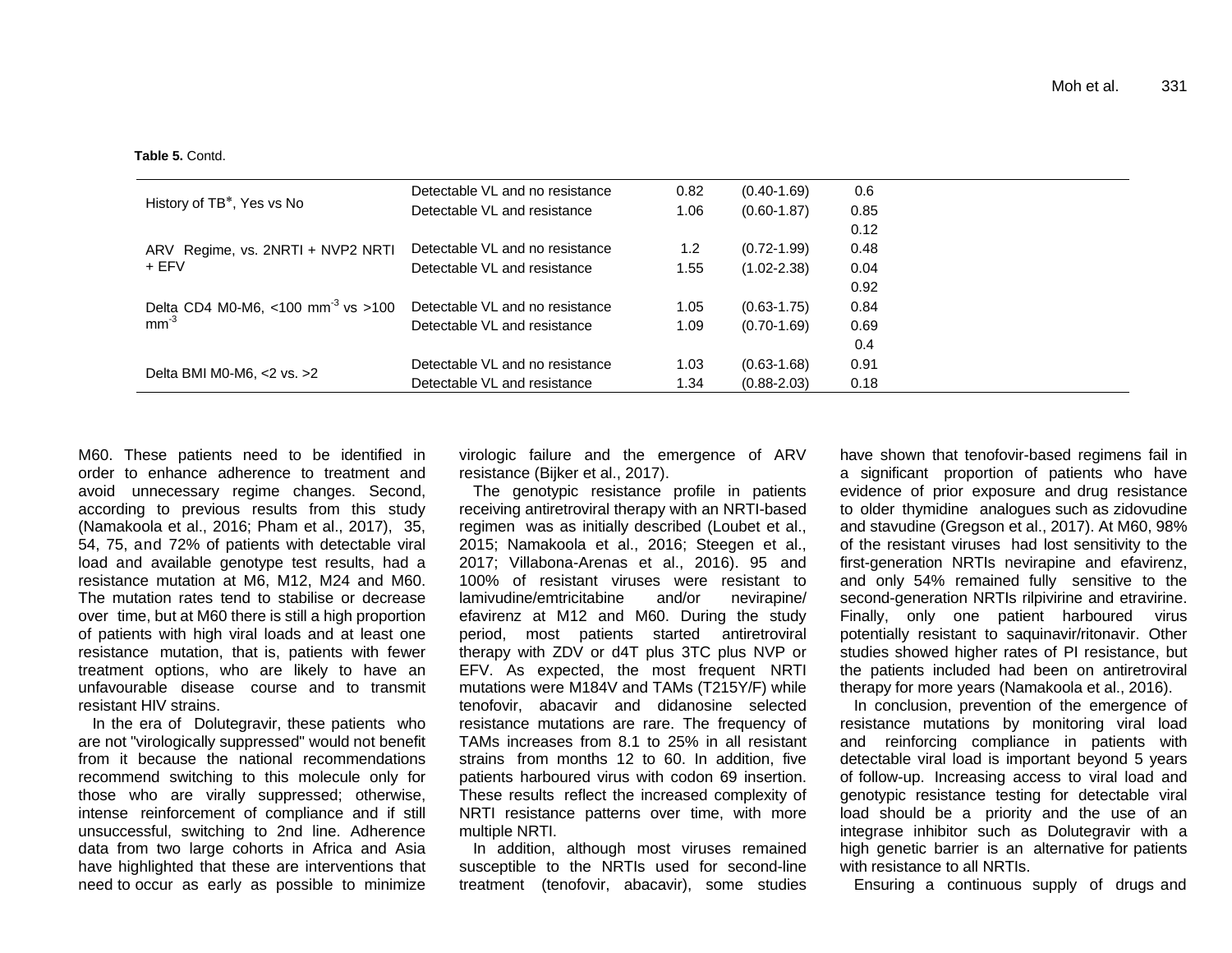facilitating timely reporting of viral load and genotypic results when available are issues that are still difficult to implement in practice but should no longer be. Finally, it remains important to determine the factors associated with mutation selection, such as advanced stages of infection (De Beaudrap et al., 2013), that can help predict the presence of resistance in order to help clinicians choose the best treatment option when genotyping tests are not available.

# **CONFLICT OF INTERESTS**

The authors have not declared any conflict of interests.

#### **REFERENCES**

- Ayouba A, Lien TTX, Nouhin J, Vergne L, Aghokeng AF, Ngo-Giang-Huong N, Diop H, Kane CT, Valéa D, Rouet F, Joulia-Ekaza D, Toni TD, Nerrienet E, Ngole EM, Delaporte E, Costagliola D, Peeters M, Chaix ML (2009). Low prevalence of HIV type 1 drug resistance mutations in untreated, recently infected patients from Burkina Faso, Côte d"Ivoire, Senegal, Thailand, and Vietnam : The ANRS 12134 study. AIDS Research and Human Retroviruses 25(11):1193-1196. https://doi.org/10.1089/aid.2009.0142
- Barth RE, van der Loeff MFS, Schuurman R, Hoepelman AIM, Wensing AMJ (2010). Virological follow-up of adult patients in antiretroviral treatment programmes in sub-Saharan Africa: A systematic review. The Lancet Infectious Diseases 10(3):155-166. https://doi.org/10.1016/S1473-3099(09)70328-7
- Bijker R, Jiamsakul A, Kityo C, Kiertiburanakul S, Siwale M, Phanuphak P, Akanmu S, Chaiwarith R, Wi FW, Sim BL, Boender TS, Ditangco R, Rinke De Wit TF, Sohn AH, Hamers RL (2017). Adherence to antiretroviral therapy for HIV in sub-Saharan Africa and Asia : A comparative analysis of two regional cohorts. Journal of the International AIDS Society 20(1):21218. https://doi.org/10.7448/IAS.20.1.21218
- Boender TS, Kityo CM, Boerma RS, Hamers RL, Ondoa P, Wellington M, Siwale M, Nankya I, Kaudha E, Akanmu AS, Botes ME, Steegen K, Calis JCJ, Rinke de Wit TF, Sigaloff KCE (2016). Accumulation of HIV-1 drug resistance after continued virological failure on first-line ART in adults and children in sub-Saharan Africa. The Journal of Antimicrobial Chemotherapy 71(10):2918-2927. Antimicrobial Chemotherapy 71(10):2918-2927. https://doi.org/10.1093/jac/dkw218
- Boullé C, Guichet E, Kouanfack C, Aghokeng A, Onambany B, Ikaka C M, Ngock E, Tsoumsta L, Msellati P, Mpoudi-Ngolé E, Peeters M, Delaporte E, Laurent C (2016). Virologic Failure and Human Immunodeficiency Virus Drug Resistance in Rural Cameroon With Regard to the UNAIDS 90-90-90 Treatment Targets. Open Forum Infectious Diseases 3(4). https://doi.org/10.1093/ofid/ofw233
- De Beaudrap P, Thiam M, Diouf A, Toure-Kane C, Ngom-Guèye NF, Vidal N, Mboup S, Ndoye I, Sow, PS, Delaporte E, ANRS 1215 Study Group. (2013). Risk of virological failure and drug resistance during first and second-line antiretroviral therapy in a 10-year cohort in Senegal : Results from the ANRS 1215 cohort. Journal of Acquired Immune Deficiency Syndromes 62(4):381-387. https://doi.org/10.1097/QAI.0b013e31827a2a7a
- Descamps D, Delaugerre C, Masquelier B, Ruffault A, Marcelin AG, Izopet J, Chaix ML, Calvez V, Brun-Vézinet F, Costagliola D. (2006). Repeated HIV-1 resistance genotyping external quality assessments improve virology laboratory performance. Journal of Medical Virology 78(2):153-160. https://doi.org/10.1002/jmv.20522
- Diouara AAM, Diop-Ndiaye H, Kebe-Fall K, Tchiakpè E, Ndiaye O, Ayouba A, Peeters M, Mboup S, Kane CT (2014). Dried blood spots for HIV-1 drug resistance genotyping in decentralized settings in

Senegal. Journal of Medical Virology 86(1):45-51. https://doi.org/10.1002/jmv.23778

- Diouara AAM, Ndiaye HD, Guindo I, Bangoura N, Cissé M, Edmond T, Bougoudogo F, Mboup S, Peeters M, Ayouba A, Kane NCT (2014). Antiretroviral treatment outcome in HIV-1-infected patients routinely followed up in capital cities and remote areas of Senegal, Mali and Guinea-Conakry. Journal of the International AIDS Society 17, 19315. https://doi.org/10.7448/IAS.17.1.19315
- Eholie SP, Moh R, Benalycherif A, Gabillard D, Ello F, Messou E, Zoungrana J, Diallo I, Diallo M, Bado G, Cisse M, Maiga AI, Anzian A, Toni T, Congo-Ouedraogo M, Toure-Kane C, Seydi M, Minta DK, Sawadogo A, Thilao ANRS 12269 Study Group (2019). Implementation of an intensive adherence intervention in patients with second-line antiretroviral therapy failure in four west African countries with little access to genotypic resistance testing : A prospective cohort study. The Lancet HIV 6(11):e750-e759. https://doi.org/10.1016/S2352-3018(19)30228-0
- Feder AF, Rhee SY, Holmes SP, Shafer RW, Petrov DA, Pennings PS (2016). More effective drugs lead to harder selective sweeps in the evolution of drug resistance in HIV-1. ELife 5:e10670. https://doi.org/10.7554/eLife.10670
- Haas AD, Keiser O, Balestre E, Brown S, Bissagnene E, Chimbetete C, Dabis F, Davies MA, Hoffmann CJ, Oyaro P, Parkes-Ratanshi R, Reynolds SJ, Sikazwe I, Wools-Kaloustian K, Zannou DM, Wandeler G, Egger M (2015). IeDEA southern Africa, east Africa, and west Africa. Monitoring and switching of first-line antiretroviral therapy in adult treatment cohorts in sub-Saharan Africa : Collaborative analysis. The Lancet HIV 2(7):e271-278. https://doi.org/10.1016/S2352- 3018(15)00087-9
- Hamers RL, Sigaloff KCE, Wensing AM, Wallis CL, Kityo C, Siwale M, Mandaliya K, Ive P, Botes ME, Wellington M, Osibogun A, Stevens WS, Rinke de Wit TF, Schuurman R (2012). PharmAccess African Studies to Evaluate Resistance (PASER). Patterns of HIV-1 drug resistance after first-line antiretroviral therapy (ART) failure in 6 sub-Saharan African countries : Implications for second-line ART strategies. Clinical Infectious Diseases: An Official Publication of the Infectious Diseases Society of America 54(11):1660-1669. https://doi.org/10.1093/cid/cis254
- Hammond R, Harry TC (2008). Efficacy of antiretroviral therapy in Africa : Effect on immunological and virological outcome measures -- a metaanalysis. International Journal of STD & AIDS 19(5):291-296. https://doi.org/10.1258/ijsa.2007.007248
- INSIGHT START Study Group, Lundgren JD, Babiker AG, Gordin F, Emery S, Grund B, Sharma S, Avihingsanon A, Cooper DA, Fätkenheuer G, Llibre JM, Molina JM, Munderi P, Schechter M, Wood R, Klingman KL, Collins S, Lane HC, Phillips AN, Neaton JD (2015). Initiation of Antiretroviral Therapy in Early Asymptomatic HIV Infection. The New England Journal of Medicine 373(9):795-807. https://doi.org/10.1056/NEJMoa1506816
- Ivers LC, Kendrick D, Doucette K. (2005). Efficacy of antiretroviral therapy programs in resource-poor settings : A meta-analysis of the published literature. Clinical Infectious Diseases: An Official Publication of the Infectious Diseases Society of America 41(2):217- 224. https://doi.org/10.1086/431199
- Konou AA, Dagnra AY, Vidal N, Salou M, Adam Z, Singo-Tokofai A, Delaporte E, Prince-David M, Peeters M (2015). Alarming rates of virological failure and drug resistance in patients on long-term antiretroviral treatment in routine HIV clinics in Togo. AIDS (London, England) 29(18):2527-2530. https://doi.org/10.1097/QAD.0000000000000906
- Loubet P, Charpentier C, Visseaux B, Borbor A, Nuta C, Adu E, Chapplain JM, Baysah M, Tattevin P, Yazdanpanah Y, Descamps D (2015). Prevalence of HIV-1 drug resistance among patients failing first-line ART in Monrovia, Liberia : A cross-sectional study. The Journal of Antimicrobial Chemotherapy 70(6):1881-1884. https://doi.org/10.1093/jac/dkv030
- Messou E, Chaix ML, Gabillard D, Minga A, Losina E, Yapo V, Kouakou M, Danel C, Sloan C, Rouzioux C, Freedberg KA, Anglaret X (2011). Association between medication possession ratio, virologic failure and drug resistance in HIV-1-infected adults on antiretroviral therapy in